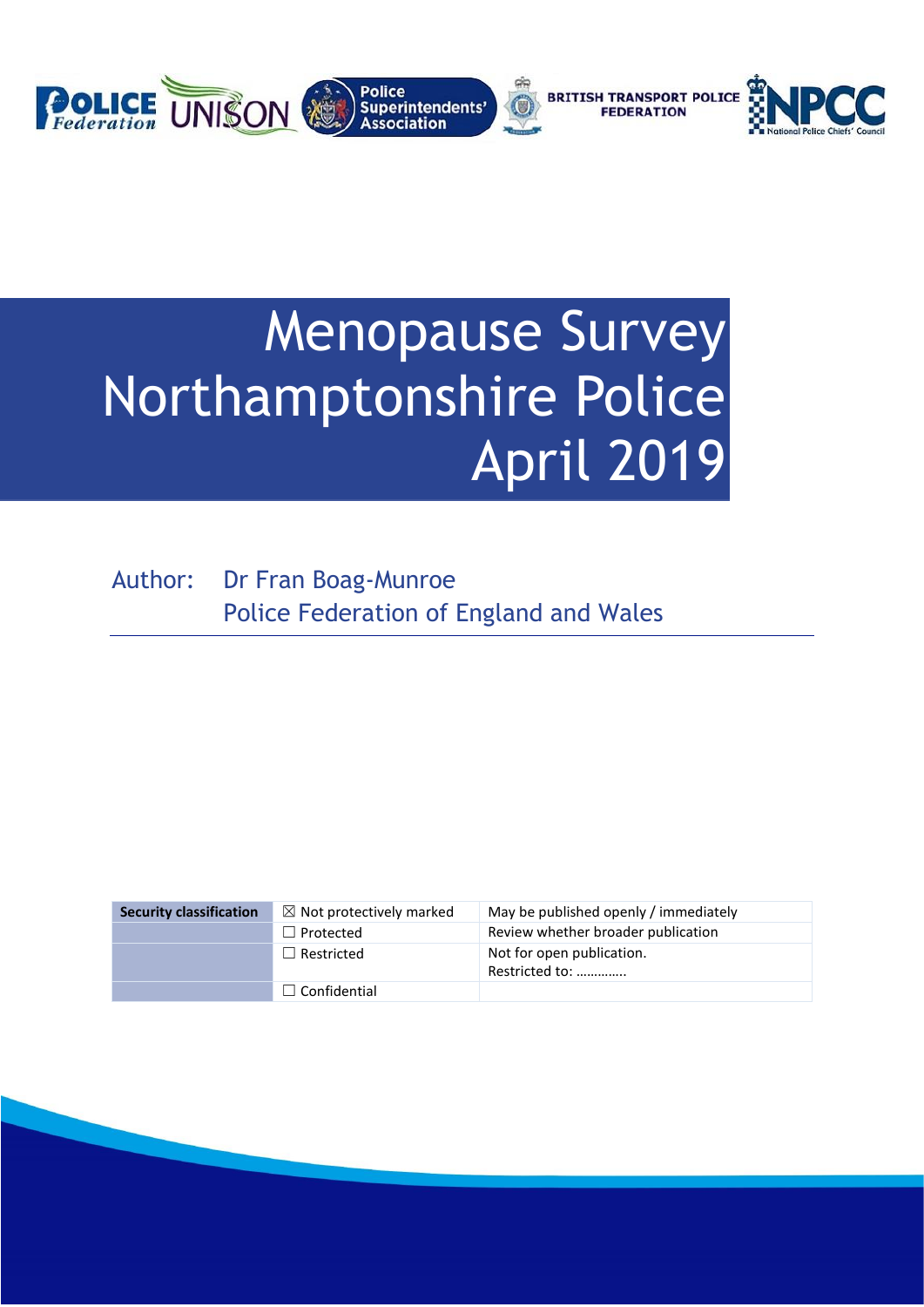## **Contents**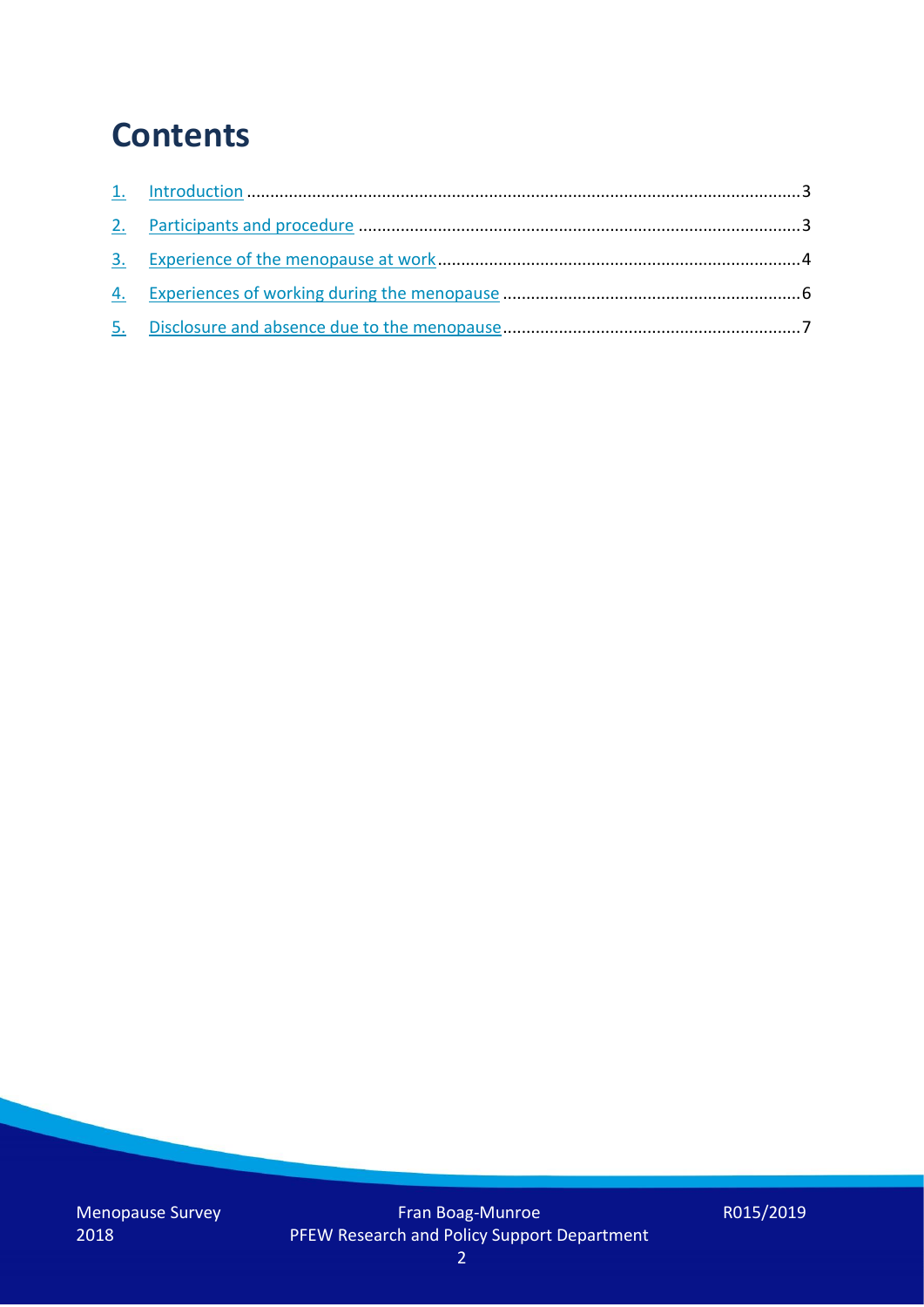## **1. Introduction**

The Menopause Survey was the first of its kind to examine the experiences and awareness of the menopause amongst police officers and police staff at a national level in England and Wales. In particular, it looked at the experiences of individuals who have either gone through or are going through the menopause, as well as the experiences and awareness of managers and supervisors in terms of supporting individuals who are going through the menopause.

This report provides an overview of some of the key findings from the survey for Northamptonshire Police.

## **2. Participants and procedure**

Overall 100 responses were received from respondents in Northamptonshire Police. 67% of responses were from police officers and 33% were from police staff.

59 respondents completed questions about their experiences of the menopause at work. 33 respondents answered questions relevant to line managers and supervisors (there was an overlap of 11 respondents who completed both sets of questions). A further 19 responses were received from other respondents within Northamptonshire Police (i.e. respondents without personal experience of the menopause or managerial responsibilities.

This report only provides a summary of responses to questions about the experience of the menopause at work. Due to the smaller number of respondents who answered questions relevant to line managers or questions relevant to individuals who do not have personal experience of the menopause, these responses have not been reported below, however they have been included within the national statistics.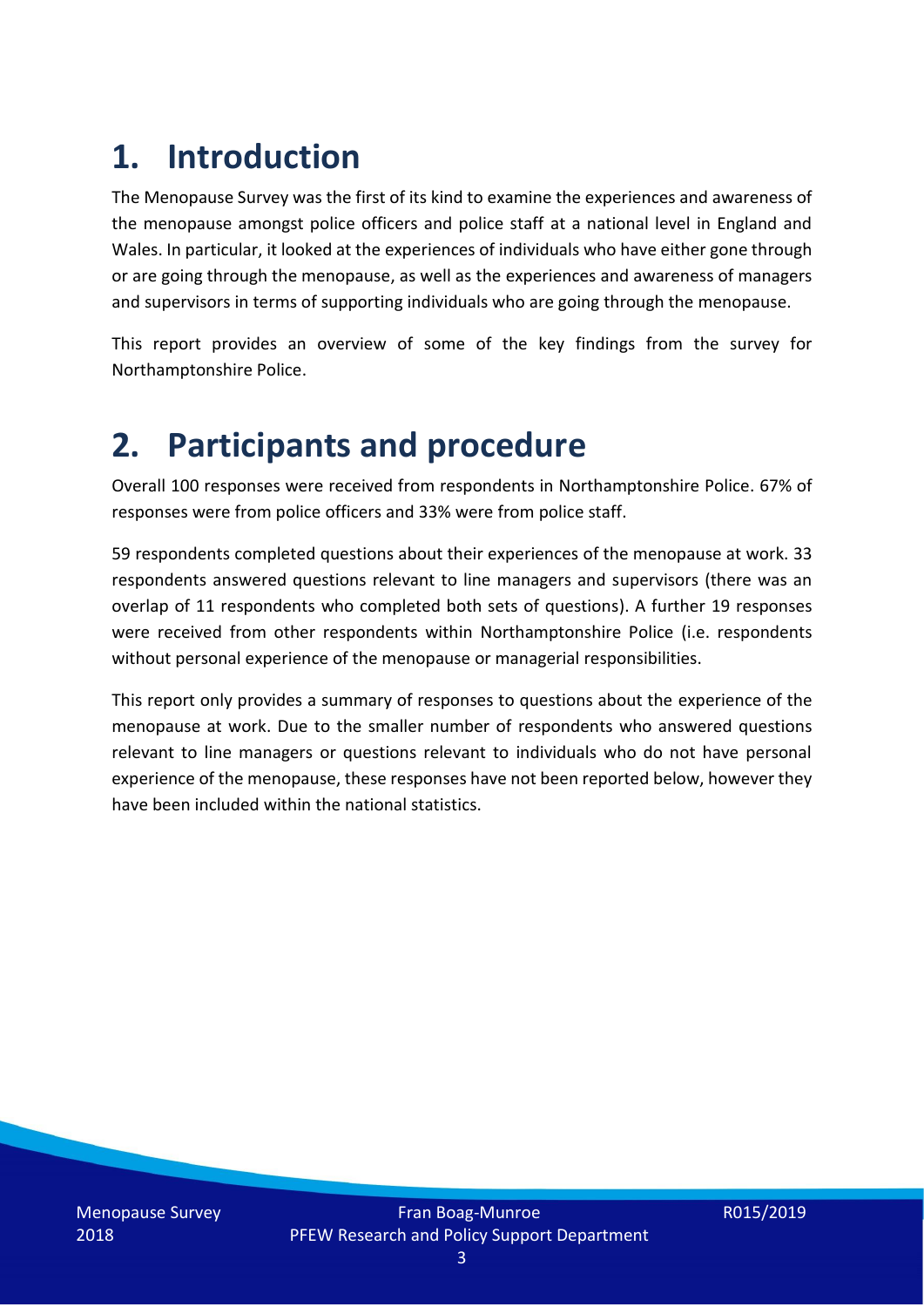## **3. Experience of the menopause at work**

74% of respondents in Northamptonshire Police said that symptoms of the menopause were either moderately or extremely problematic. This is lower than the national average, where 76% of respondents reported that symptoms of the menopause were moderately or extremely problematic.



Respondents were asked about the aspects of their working environment that made coping with symptoms of the menopause moderately or extremely difficult. The proportion of respondents in Northamptonshire Police who reported that these aspects of their working environment made coping moderately or extremely difficult are presented in Table 1 below, along with the corresponding proportions for the country as a whole.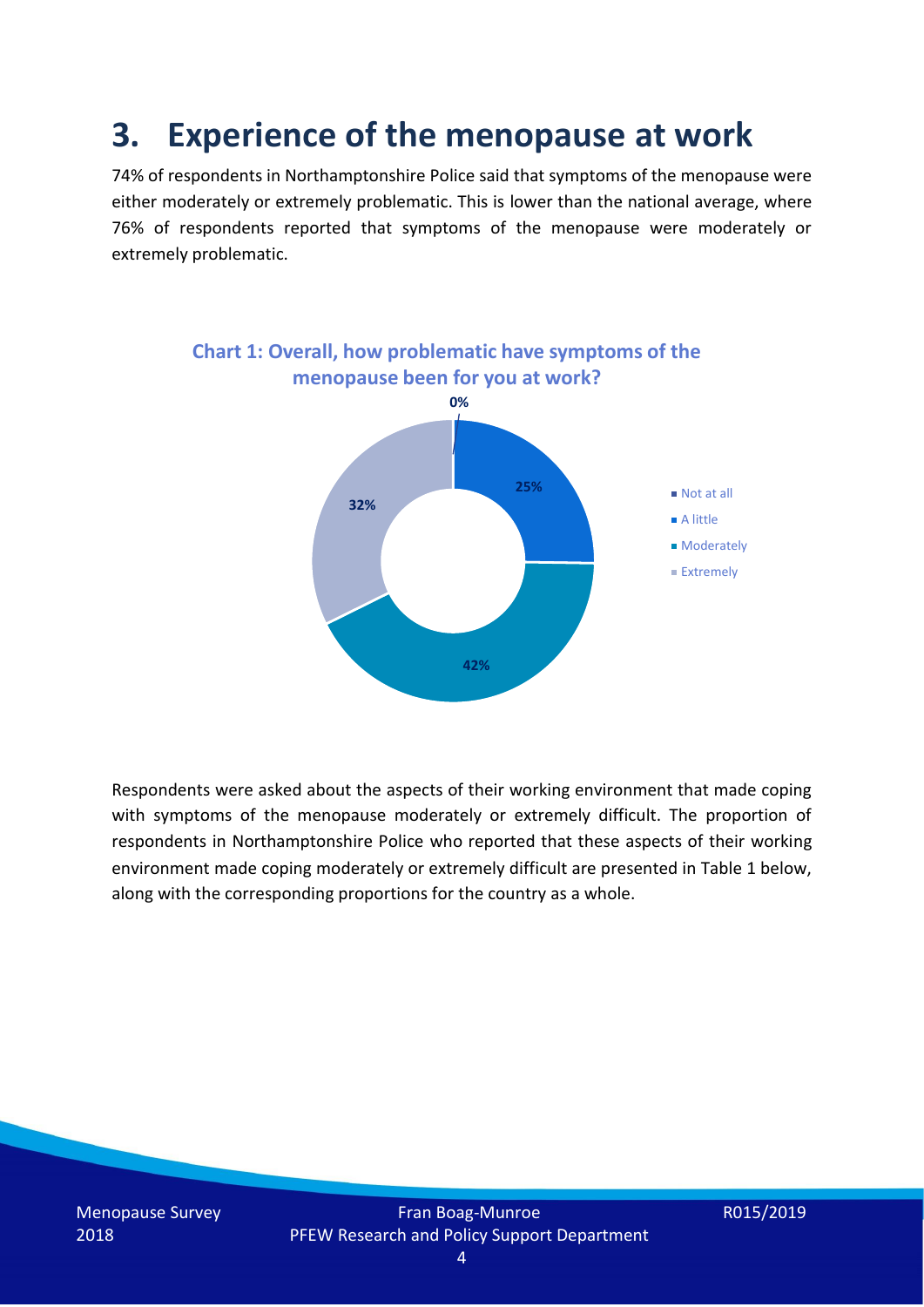Table 1: Aspects of the working environment (where applicable) that made coping with symptoms of the menopause moderately or extremely difficult

|                                   | <b>Northamptonshire Police</b> | <b>National Sample</b> |
|-----------------------------------|--------------------------------|------------------------|
| <b>Recalling detailed</b>         | 56%                            | 50%                    |
| information                       |                                |                        |
| <b>Having to work shifts</b>      | 44%                            | 33%                    |
| <b>Having fixed working hours</b> | 24%                            | 20%                    |
| The temperature of your           | 74%                            | 61%                    |
| working environment               |                                |                        |
| Inadequate opportunity to         | 71%                            | 57%                    |
| control ventilation in your       |                                |                        |
| working environment               |                                |                        |
| Inadequate access to toilet       | 19%                            | 16%                    |
| <b>facilities</b>                 |                                |                        |
| <b>Shared offices/workspaces</b>  | 32%                            | 27%                    |
| The physical demands of           | 34%                            | 26%                    |
| the job                           |                                |                        |
| The design of uniforms            | 29%                            | 23%                    |
| The pressure of tight             | 29%                            | 32%                    |
| deadlines                         |                                |                        |
| <b>Your workload</b>              | 44%                            | 38%                    |
| <b>Not being office-based</b>     | 12%                            | 9%                     |
| <b>Having to make difficult</b>   | 31%                            | 26%                    |
| decisions within your job         |                                |                        |
| <b>Having to attend formal</b>    | 19%                            | 18%                    |
| meetings                          |                                |                        |
| <b>Having to maintain your</b>    | 22%                            | 18%                    |
| position for long periods         |                                |                        |
| without relief                    |                                |                        |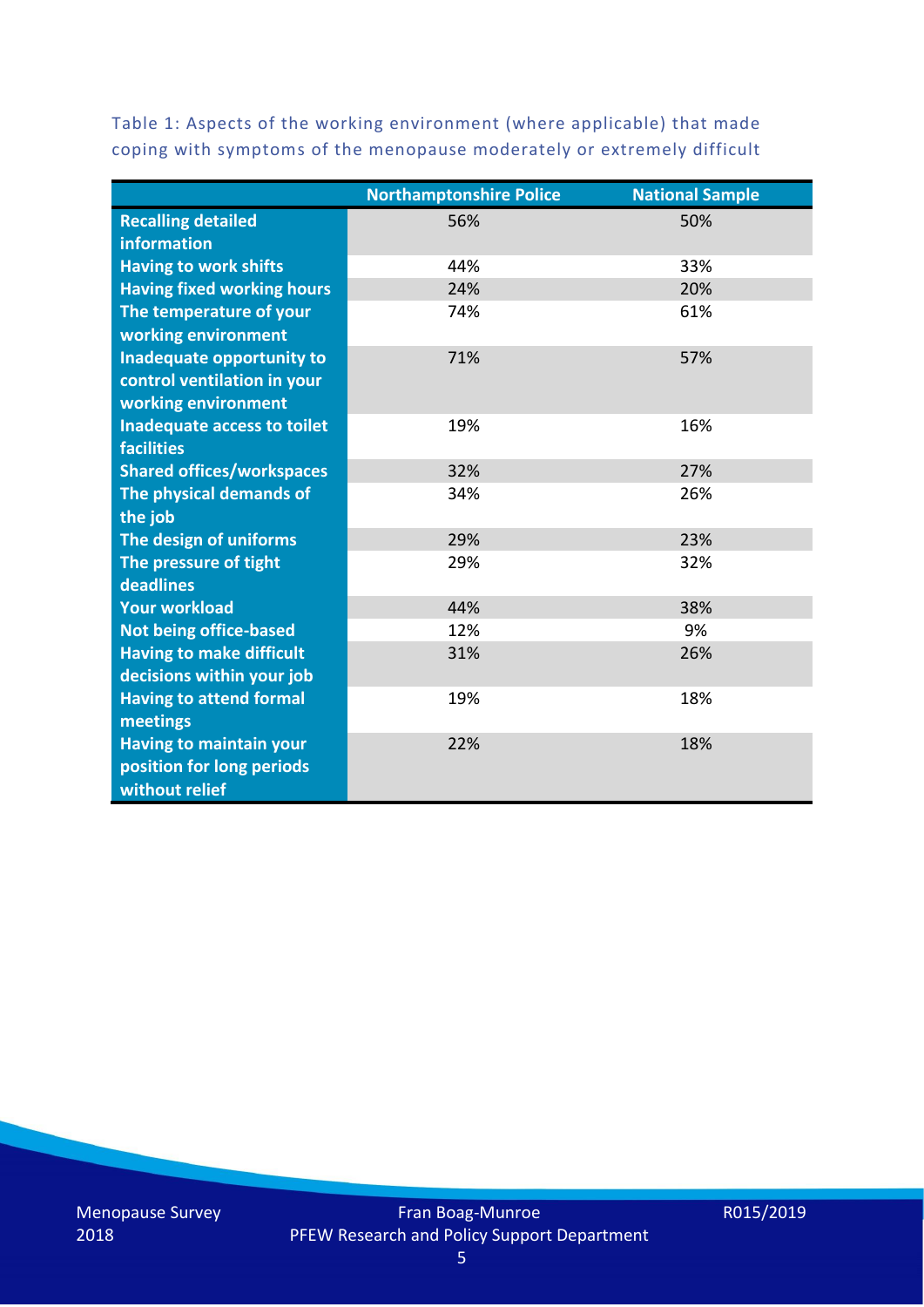## **4. Experiences of working during the**

### **menopause**

51% of respondents in Northamptonshire Police said that they felt that their job performance had been negatively affected by the menopause. This is higher than the national sample, where 46% felt that their job performance had been negatively affected by the menopause.

22% of respondents felt that the menopause had negatively affected their manager's and colleagues' views on their competence at work. Within the national sample, 21% of respondents who had either gone through or were going through the menopause felt this way.

17% of respondents in Northamptonshire Police said that they had considered leaving because they have found it difficult to deal with the menopause at work. This is lower than the national average, where 20% of respondents said that they had considered leaving as a result of the menopause.



#### **Chart 2: Experiences of work as a result of the menopause**